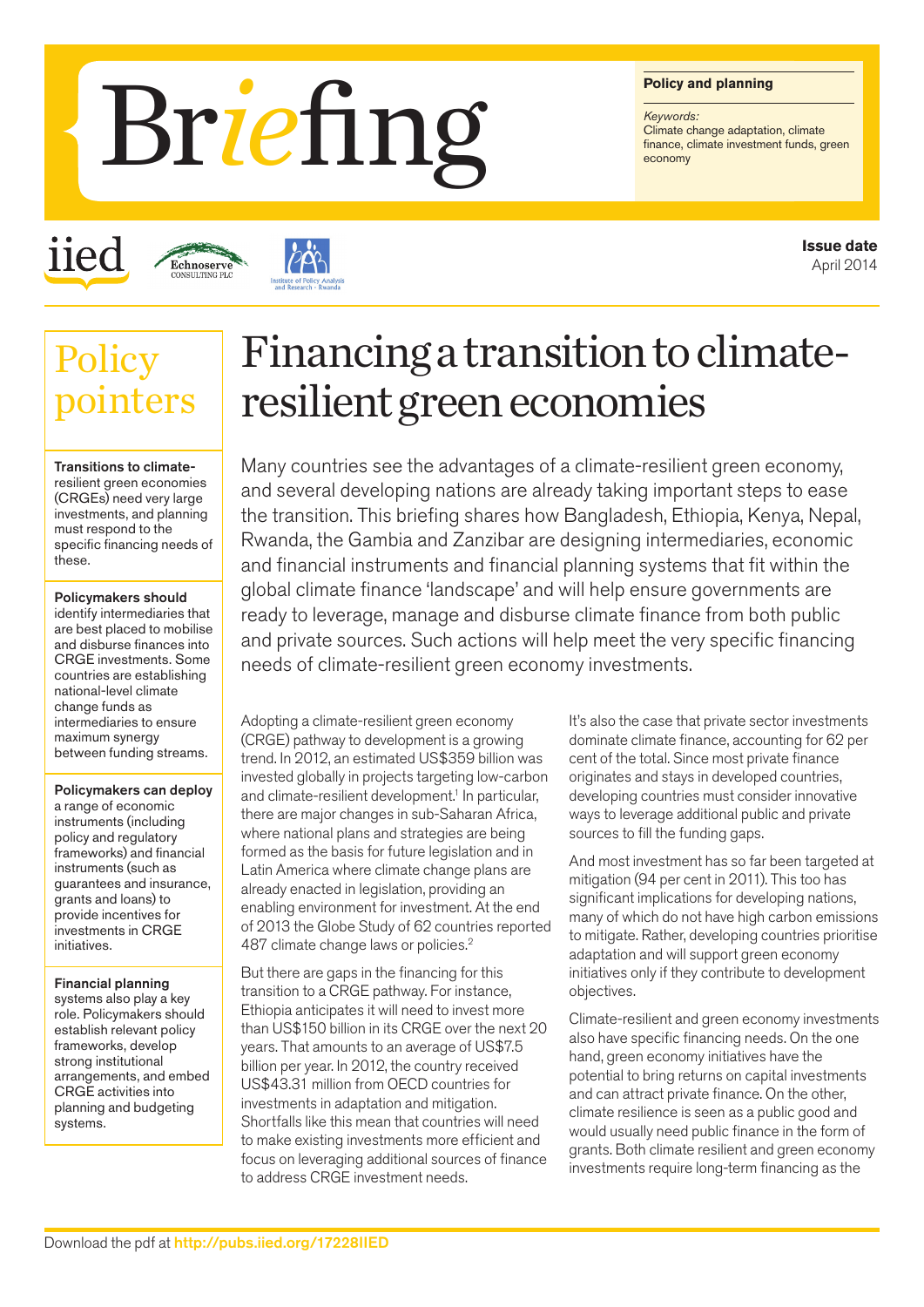financial return is only expected to be seen after many years.

This briefing takes the climate finance landscape framework developed by the Climate Policy

### *Developing nations are taking steps to ensure they are ready to receive, manage and disburse climate finance*

Initiative (see Table 1)1 and outlines how public policymakers in several countries are using it to support CRGE investments. We draw on evidence and analysis emerging from case studies conducted

in Ethiopia and Rwanda in 2013 and on the outcomes of a national dialogue in Ethiopia and a cross-country dialogue between Bangladesh, Ethiopia, Rwanda, Kenya, Nepal, the Gambia and Zanzibar. Policymakers shared their experiences of the financial framework and identified ways to move forward through establishing intermediaries, using economic and financial instruments and deploying appropriate financial planning systems.

#### Identify intermediaries

Intermediaries play an important role in mobilising and disbursing climate finance for CRGE investments. They include multilateral banks and agencies, bilateral agencies, national agencies such as central and sector ministries, national financial institutions such as development and commercial banks and micro finance institutions, and climate change funds established to mobilise and disburse climate finance.

Different intermediaries are best placed to draw down specific sources of climate finance and to channel funds towards specific investment areas and investors. For instance, national development banks are good at accessing and pooling international and national sources of public and private climate finance. They can also effectively disburse finances for CRGE investments to a range of public and private sector investors.

Policymakers are successfully using a range of these intermediaries. Ethiopia, Rwanda and Bangladesh provide examples of intermediaries that have helped governments shift away from a project-based approach towards a programmatic approach. This allows fund managers to pool different sources of funding and allocate them in a way that makes the investment outcome greater than its actual value.

Ethiopia. The Government of Ethiopia has established a national climate change fund, known as the CRGE Facility, as the primary intermediary for mobilising and disbursing climate finance for CRGE investments. The facility has been designed to draw down and pool multiple

sources of international and national finance, thereby mobilising resources efficiently. So far it has successfully accessed bilateral sources of climate finance and has applied for accreditation to the Adaptation Fund under the United Nations Framework Convention on Climate Change in order to access multilateral sources directly. The facility enables Ethiopia to manage climate funds within a single coherent system that lets investors engage and determine how best to invest to support the country's CRGE objectives. This 'programmatic approach' aims to minimise transaction costs, fragmentation and duplication associated with funding unconnected projects.

Rwanda. The Government of Rwanda has established a national climate change and environment fund, known as FONERWA. The fund has been designed to evolve as different sources of finance and new investment areas become viable. In the short to medium term, the Ministry of Environment and Natural Resources manages the fund to mobilise and disburse public sources of finance, while the Development Bank of Rwanda manages a credit facility to incentivise private sector investment. If investments into low-carbon climate-resilient development become commercially viable, FONERWA has the scope to evolve and be managed as a venture capital fund in the long term.

**Bangladesh.** The Government of Bangladesh has established a range of intermediaries to draw down various sources of climate finance. The Bangladesh Climate Change Trust Fund has mobilised US\$347 million from national revenue sources to date. The Bangladesh Climate Resilience Fund (BCCRF) has mobilised US\$188.2 from bilateral and multilateral sources of climate finance and the Pilot Programme for Climate Resilience (PPCR) under the Climate Investment Funds has mobilised US\$110 million from multilateral sources of climate finance. The Green Banking initiative within the Central Bank of Bangladesh is set to play a strong role in leveraging national sources of private finance into CRGE investments.3

Beyond these national intermediaries, multilateral and bilateral intermediaries continue to play a role in mobilising and disbursing climate finances. For instance, in Nepal, the Gambia and Zanzibar a significant proportion of climate finance is mobilised and disbursed via the World Bank, UN and bilateral agencies. These intermediaries are successful in drawing down finance, but some policymakers support moving towards the national approaches adopted by Ethiopia and Rwanda in order to look for synergies between projects when disbursing finance, and to ensure better long-term financial sustainability.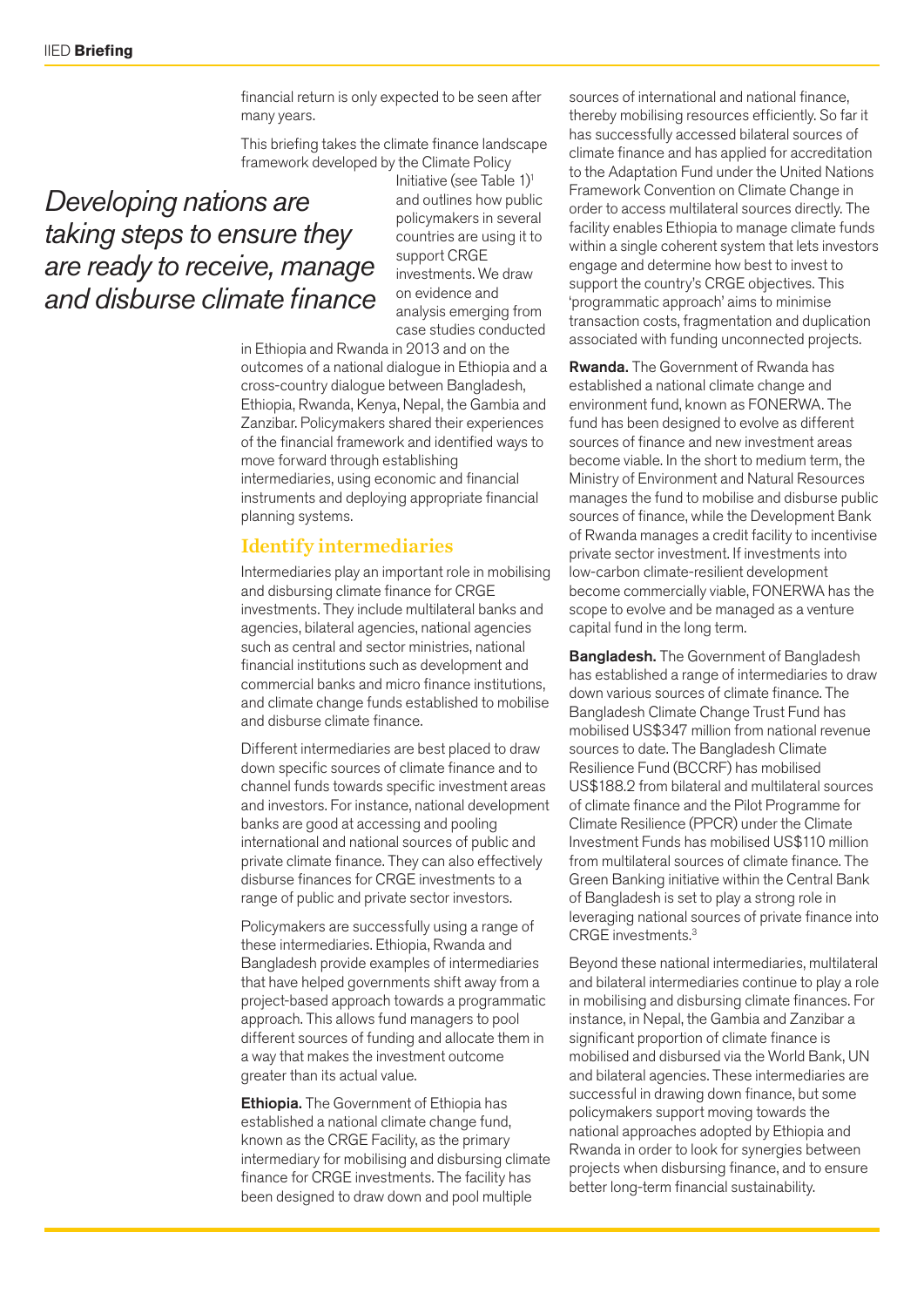#### IIED **Briefing**

| <b>Intermediaries</b>                                                                                                                       | <b>Economic and financial</b><br><b>instruments</b>                                                                                                                                                  | <b>Financial planning</b><br>systems                                                                                                          | <b>Uses and users</b>                                                                                                                     |
|---------------------------------------------------------------------------------------------------------------------------------------------|------------------------------------------------------------------------------------------------------------------------------------------------------------------------------------------------------|-----------------------------------------------------------------------------------------------------------------------------------------------|-------------------------------------------------------------------------------------------------------------------------------------------|
| Multilateral banks<br>and agencies<br><b>Bilateral agencies</b><br>National agencies<br>National financial<br>institutions<br>Climate Funds | <b>Economic instruments:</b><br>Policy frameworks<br>Regulatory frameworks<br><b>Financial instruments:</b><br>Risk management instruments<br>(guarantee; insurance)<br>Grants<br>Concessional loans | Policy frameworks<br>(climate finance legislation<br>and operational manuals)<br>Institutional arrangements<br>Budget and planning<br>systems | Uses:<br>Adaptation, mitigation,<br>green economy, climate<br>resilience<br>Users:<br>Public, private and civil<br>society organisations. |
|                                                                                                                                             |                                                                                                                                                                                                      | Capital (equity, debt financing)                                                                                                              |                                                                                                                                           |

#### Economic and financial instruments

Economic and financial 'instruments' provide incentives for investment in CRGE. Economic instruments (which include policy and regulatory frameworks) affect producers' and consumers' behaviour by causing changes in prices. For instance, the Government of Ethiopia is using power purchase agreements and feed-in tariffs to encourage investment in diverse sources of renewable energy. Similarly, the Government of Kenya is providing subsidies, tax exemptions and is developing policies like the Renewable Energy Feed in Tariff Policy to incentivise investments in renewable energy.4

A financial instrument is any contract that gives one entity a financial asset and another a financial liability. Financial instruments that incentivise CRGE investments include risk management instruments like guarantees and insurance, grants, concessional loans, and capital instruments of equity and debt finance. Different instruments will suit different investment needs. For instance, risk management instruments enable investors to invest in high risk investment portfolios. Grants are effective in supporting investments in climate resilience. Capital instruments are effective once CRGE investments are commercially viable.

The Government of Ethiopia is also planning to deploy a range of financial instruments through the CRGE Facility to support investments in CRGE initiatives. These include grants, concessional loans and results-based payments.

Similarly, the Government of Rwanda plans to deploy financial instruments in a phased approach to support the evolving financial needs of CRGE investments. Short-term financial instruments (operating for up to a year) include in-kind support like technical assistance, grants to support investments by public sector investors and performance-based grants to support investments by private sector investors. Financial instruments planned for the medium term (two to five years) include guarantees and low interest/ concessional loans. Instruments for the long term (over five years) include equity investments that are subject to FONERWA's performance and to private sector demand.

#### Financial planning systems

Financial planning systems play a key role in managing finances. Governments are using them to support better synergy between different sources of finance and different investment portfolios, thereby leveraging investment outcomes that are greater than the sum of their parts. Governments also use financial planning systems to support longer term financing for CRGE investments.

Countries are relying on three specific aspects of financial planning systems to manage climate finance effectively:

**Establishing relevant policies.** First, countries rely on policy frameworks to establish financial planning systems. For example, in Bangladesh and Rwanda, climate change funds have been established in law. In Nepal, the government has developed a climate change policy to finance local-level adaptation, among other objectives. Ethiopia and Rwanda have developed operational manuals to guide how their climate change funds are managed.

**Institutional arrangements.** Second, countries rely on institutional arrangements to support better synergy between different sources of finance and different investment portfolios.

In Rwanda institutional arrangements to manage the FONERWA fund include a management committee, which is the highest organ in the Government of Rwanda for FONERWA management and oversight. The committee approves budgets and work plans and makes the ultimate funding decisions, and is responsible for monitoring and directing the fund's activities. Both the management and technical committee